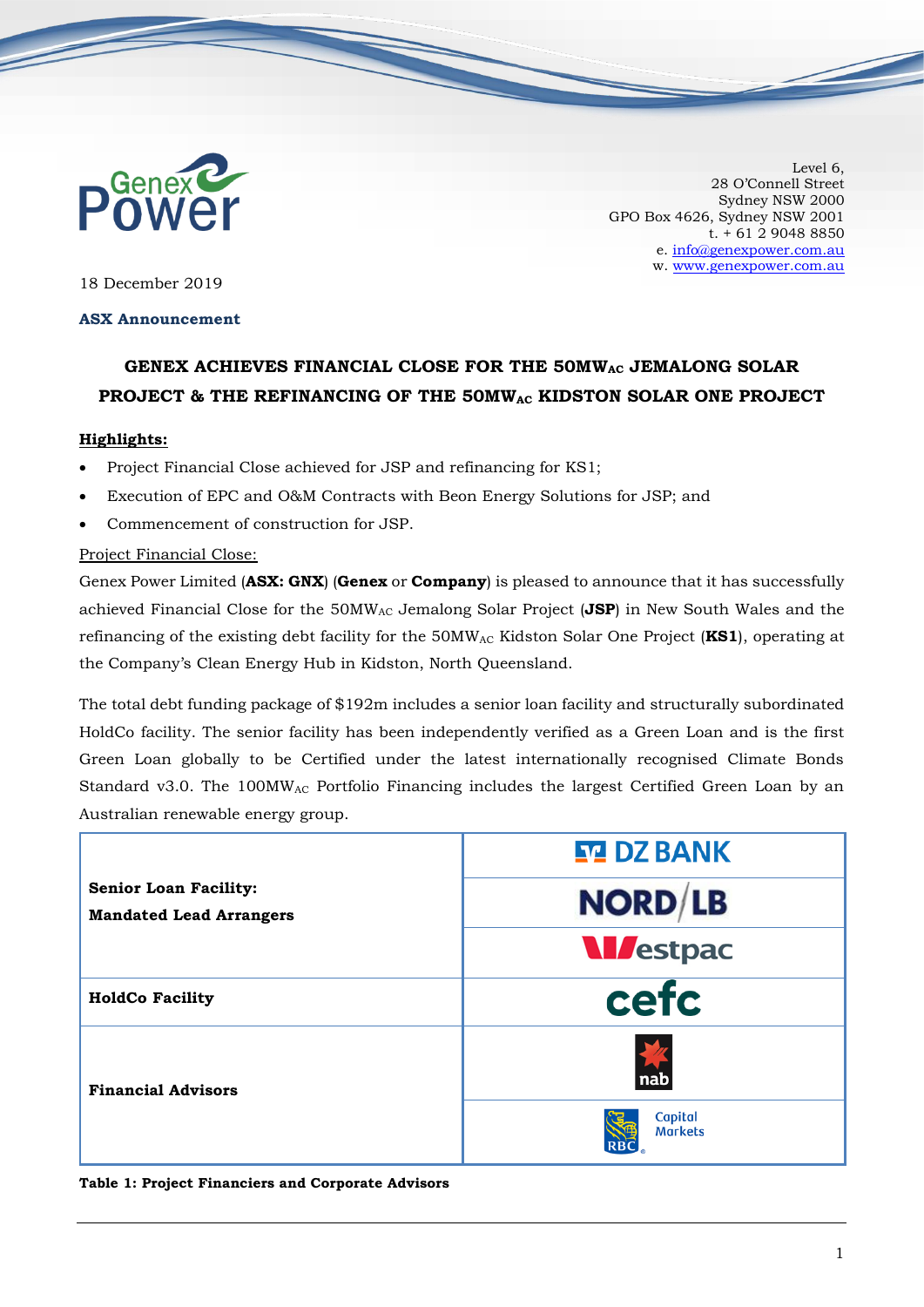Westpac Banking Corporation has been appointed as the Agent and Security Trustee for the senior facility.

Commenting on the debt funding package, Genex CEO, James Harding said:

*"Genex welcomes the funding provided by the Clean Energy Finance Corporation, DZ Bank AG, Nord/LB and Westpac Banking Corporation. The 100MWAC Portfolio Financing includes the largest Certified Green Loan by an Australian renewable energy group. Genex is now in a strong position to grow earnings from its portfolio of renewable energy assets."* 

Commenting on the HoldCo facility, *Clean Energy Finance Corporation (CEFC)* CEO, Ian Learmonth said:

*"This transaction consolidated the strong working relationship with Genex, which began with the CEFC's investment in the Kidston Renewable Energy Hub near Townsville in 2017. Our first investment with Genex was in the Kidston Solar One Project – an innovative project that was the first of its kind in Australia to co-locate a large-scale solar farm with a large-scale pumped hydro storage project.*

*It is great to support Genex in utilising the strong base of the Queensland Government contracted Kidston Solar One Project to build another new solar farm in New South Wales. The clean energy generated by the Jemalong Solar Project will provide more electricity capacity to the grid as it prepares for the upcoming retirement of coal powered generation."*

#### Execution of EPC and O&M Contracts:

Genex is also pleased to announce that it has successfully executed an Engineering, Procurement and Construction (**EPC**) Contract and an Operation and Maintenance (**O&M**) Contract with Beon Energy Solutions (**Beon**) for JSP.

Beon is one of the leading EPC companies in Australia for large-scale solar projects, with experience amounting to more than 500MW, of which approximately 290MW is under construction. Beon is a subsidiary of Victoria Power Networks Pty Ltd and has a successful model for the delivery of renewable energy and infrastructure projects founded on safety, reliability, quality, cost-effectiveness, sustainability and community engagement.

Following Financial Close and the execution of the EPC and O&M Contracts, construction has now commenced for JSP. It is anticipated that construction will occur over a 12-month period, with operations/first cash flow in Q4 CY 2020.

Commenting on Beon's appointment, Genex CEO, James Harding stated:

*"Genex is very pleased to enter into the EPC and O&M contracts with Beon, who have a strong history of renewable energy construction in Australia, complemented by their in-house expertise in grid connection, commissioning and electrical works. We look forward to continuing an excellent*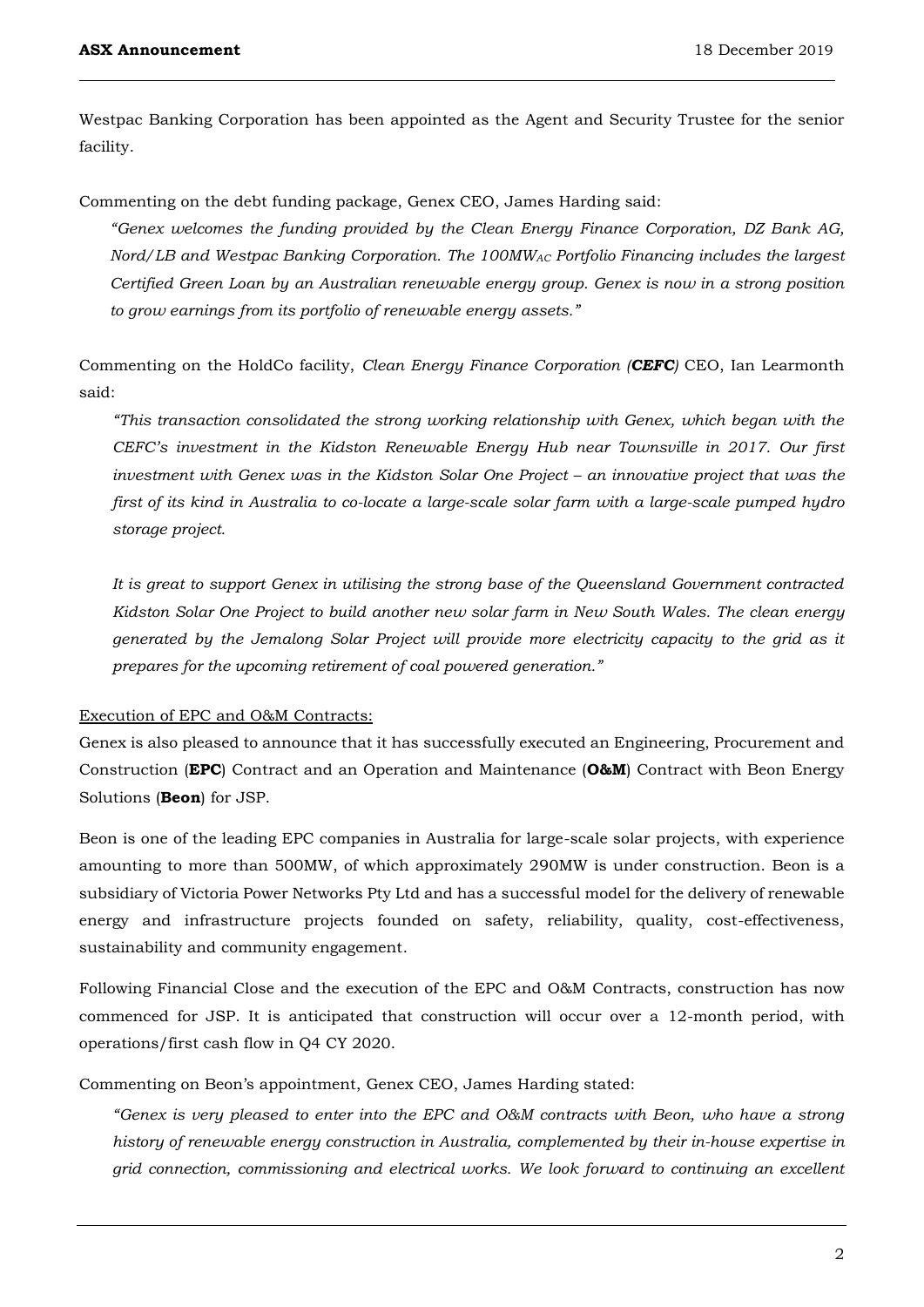*relationship with Beon throughout the construction and operation of the Jemalong solar farm and as we look to expand our portfolio of assets over the coming years."*

### Project Summary:

JSP will produce ~129,450MWh (P50) per year, providing enough electricity to power more than 23,000 Australian homes entirely with renewable energy, and offsetting  $\sim$ 106,500t of CO<sub>2</sub> per annum, which is equivalent to removing ~29,000 cars off Australian roads. Genex will sell the energy generated from JSP into the National Electricity Market (**NEM**), collecting the spot-price (i.e. merchant revenue profile), allowing JSP to collect revenue in the form of the sale of electricity and the sale of Large-scale Generation Certificates (**LGCs**). JSP has an operational asset life of 30 years and utilises well-known tier-one equipment suppliers to enhance generation and longevity.

## **CONTACT:**

**Simon Kidston** Executive Director Tel: +61 2 9048 8852 Email: [sk@genexpower.com.au](mailto:sk@genexpower.com.au)